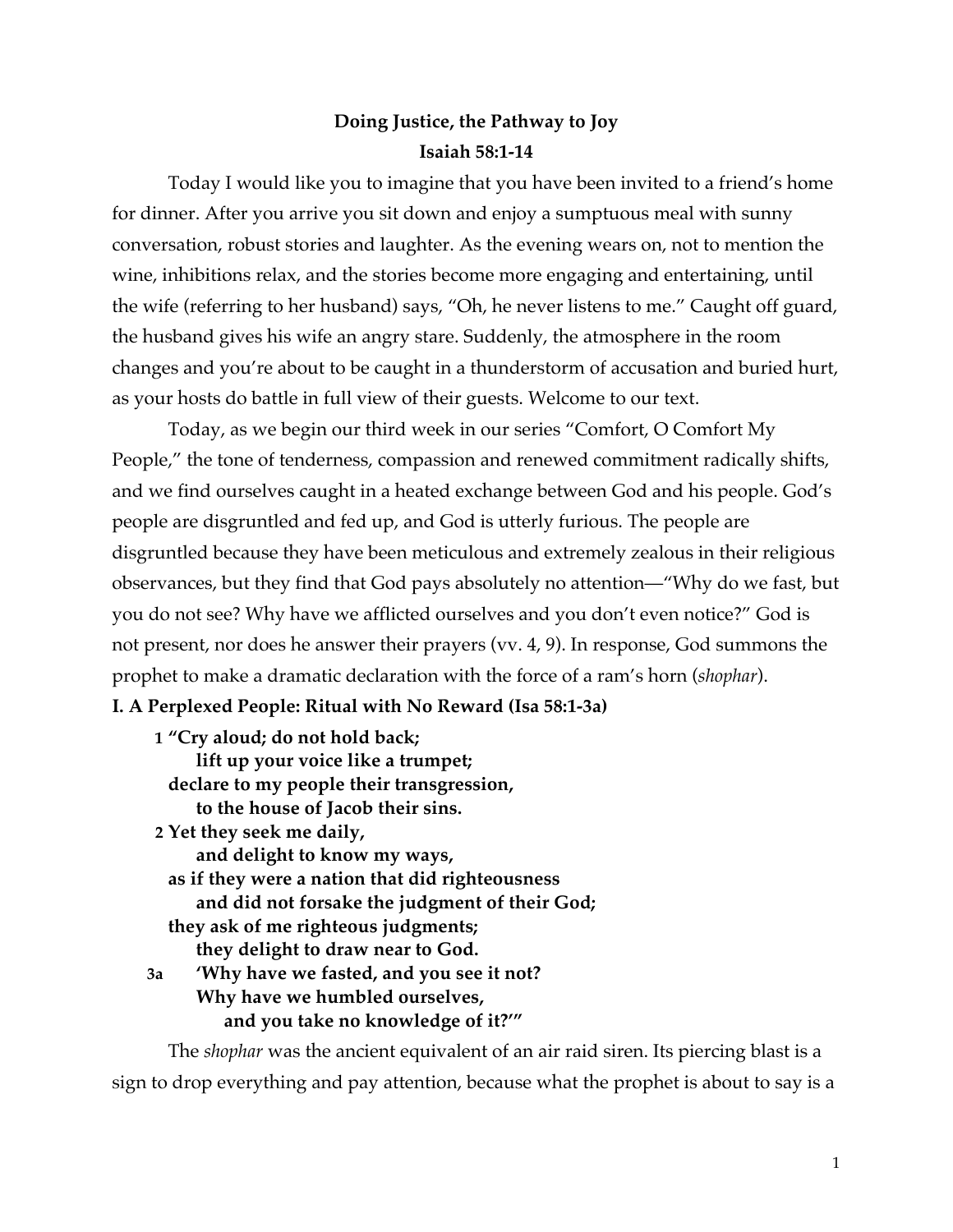life-or-death matter—so we had better get it right. There is a massive disconnect between the people's commitment to the rituals of religion and the utter lack of transformation in their relationships. As Jim Martin affirms in his book *The Just Church*, "when these two spheres are pulled far enough apart, what breeds in the middle ground is hypocrisy."1

In this case the hypocrisy is so insidious, it has blinded them to their depravity. God rebukes them with scathing sarcasm as he describes how they see themselves when they look in the mirror. In their eyes their lives are the ideal expression of what it means to love God with the whole heart (they *delight* to know his ways … they *delight* to draw near in prayer) and to love to one's neighbor by their commitment to righteousness and justice.

**Righteousness** and justice refer to right **relationships** with God and one another so that the community flourishes in every respect, including the environment. A righteous person is one whose primary concern is for the welfare of the community and who serves the good of others at his or her expense. A wicked person is concerned about themselves and serves themselves at the expense of the community. The Ten Commandments are worded from the standpoint of *my responsibilities, not my rights*. Rights are implicit, but the focus is **not maintaining my rights, but protecting my neighbor's rights.** My neighbor has a right to his life, therefore "you shall not murder;" he or she has a right to a home, therefore "you shall not commit adultery;" he or she has a right to possessions, therefore "you shall not steal." Any time I assert my rights at the expense of the community, that is wickedness.

The Hebrew word for justice is *mishpat*. In their book *The Justice Calling*, Bethany Hanke and Kristen Johnson explain,

This word comes into play when things have gone wrong with God's original vision of *shalom* and restoration is needed…When a situation is not going according to the way of life God intends for his people or creation, judicial intervention may be needed to help make things right. *Mishpat* can also be defined as the restoration of a situation or environment so that equity and harmony are promoted in the community. Simply put, *mishpat* means setting things right.<sup>2</sup>

Doing righteousness and justice is the ultimate purpose for which we worship and the goal for which we pray, "May your kingdom come, your will be done, on earth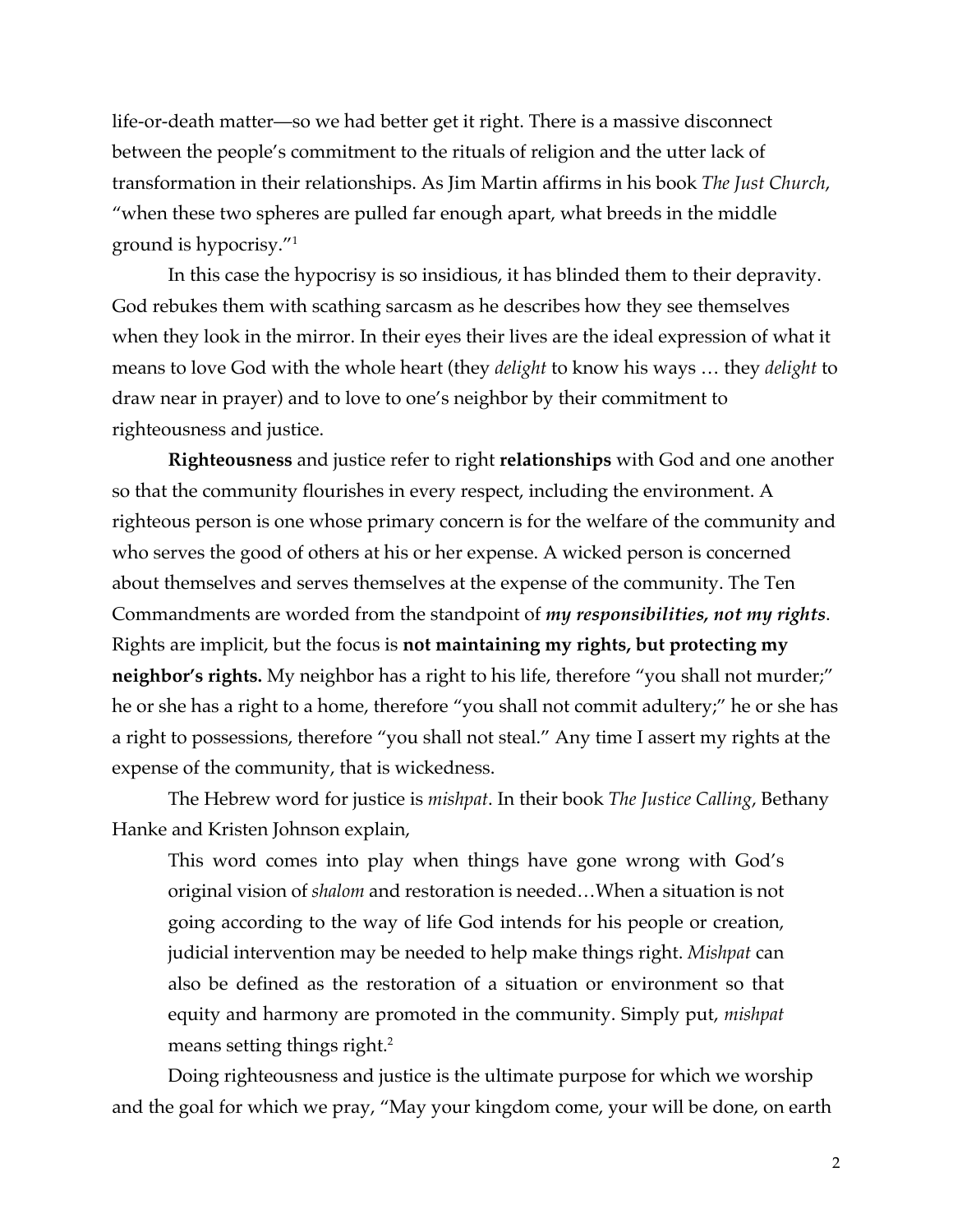as it is in heaven" (Matt 6:10). Like Paul prior to his conversion, the people would boast that they were "as to righteousness under the law, blameless" (Phil 3:6). But God responds, "You need your eyes examined!"

#### **II. An Angry God: Not Ritual but Right Relationships! (Isa 58:3b-5)**

| 3b "Behold, in the day of your fast you seek your own pleasure, |
|-----------------------------------------------------------------|
| and oppress all your workers.                                   |
| 4 Behold, you fast only to quarrel and to fight                 |
| and to hit with a wicked fist.                                  |
| Fasting like yours this day                                     |
| will not make your voice to be heard on high.                   |
| 5 Is such the fast that I choose,                               |
| a day for a person to humble himself?                           |
| Is it to bow down his head like a reed,                         |
| and to spread sackcloth and ashes under him?                    |
| Will you call this a fast,                                      |
| and a day acceptable to the LORD?"                              |
|                                                                 |

Like a surgeon with a scalpel in hand, God places the patient on the operating table and cuts him open, exposing a malignant cancer that has spread throughout in his body. Contrary to their accusation that God doesn't see or take note of them, he thunders back a double "**Behold**, **behold**" this is what I see.

You may think your rituals should bring special favor with me, but what **I see** are your workers who work long hours for meager wages and never get a day off. While you're at church singing, **I see** them sweating in your warehouses in unsafe working conditions and inadequate protection from the virus. **I also see** how you respond to whistle blowers or anyone who gives you a word of correction for the good of your employees—you unleash your attorneys to battle it out in court ( $n\hat{b}$  = "legal") dispute"); if that fails, you go on the attack with murderous slander campaigns ("*strike with the fist*"). I **see** your worship as a cold and calculated public display of manipulation to increase your power, position, and possessions. And you expect me to answer your prayers?

As we witness the patient, now laid bare and exposed in all his sin, we wonder if there is any hope for recovery, or are they terminal? What happens next is not what we would expect. Instead of thundering down with condemnation and judgment, God gives them a vision of the road home and the manifold blessings that pour forth when his people join him in doing the holy work of justice. The poetic cadences are structured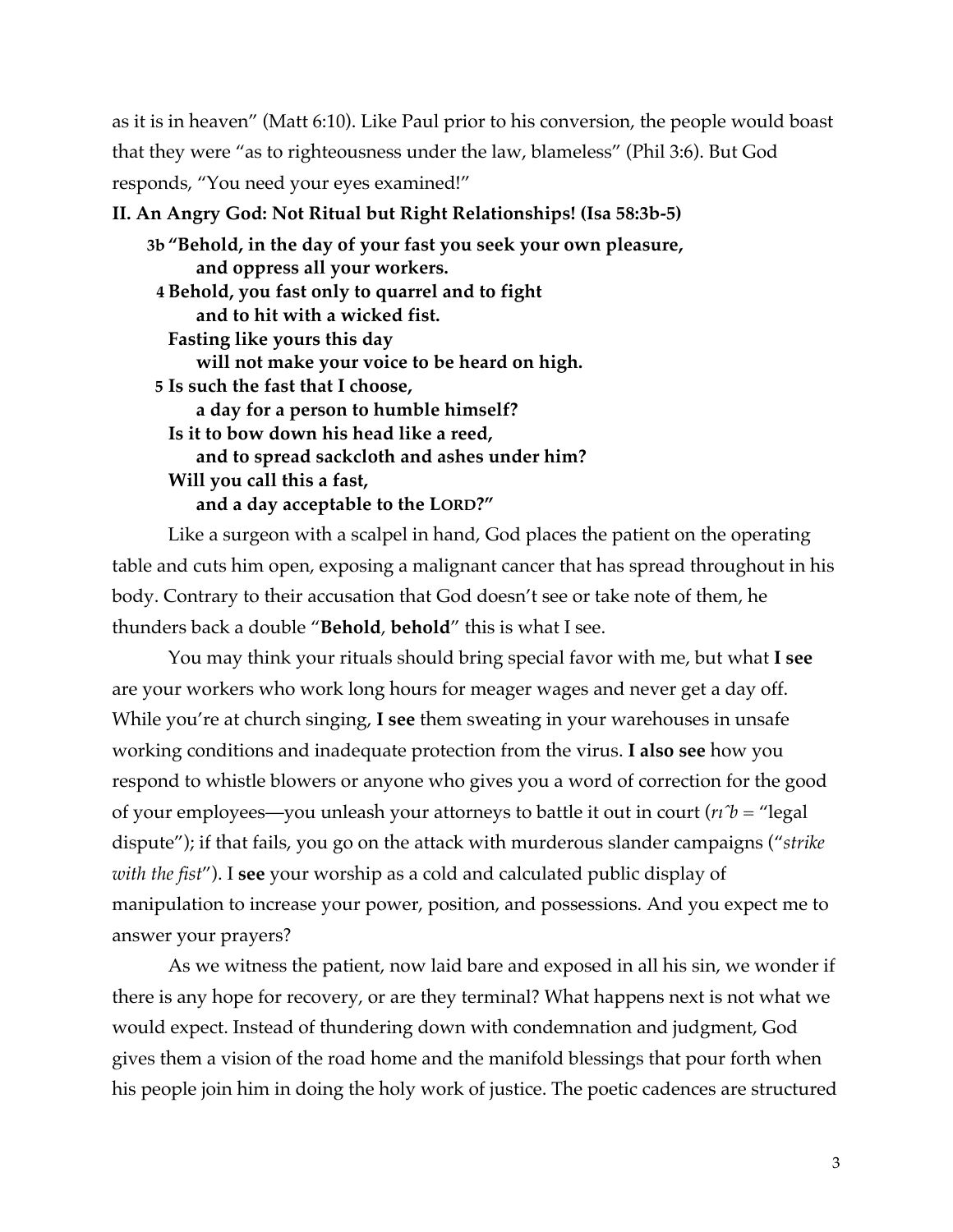with an "**if.... then**" format in three repetitive stanzas, making God's fatherly appeal ring in their ears. This is God's "I have a dream" speech.

### **III. Justice Spelled out in Black and White (Isa 58:6-14)**

**A. Freedom rings and fellowship sings (vv. 6-9a)**

- **6 "Is not this the fast that I choose: to loose the bonds of wickedness, to undo the straps of the yoke,**
	- **to let the oppressed go free, and to break every yoke?**

 **7 Is it not to share your bread with the hungry and bring the homeless poor into your house; when you see the naked, to cover him, and not to hide yourself from your own flesh? 8 Then shall your light break forth like the dawn, and your healing shall spring up speedily; your righteousness shall go before you; the glory of the LORD shall be your rear guard. 9a Then you shall call, and the LORD will answer; you shall cry, and he will say, 'Here I am.'"**

The poet redefines the word "fast" from the idea of *disciplined ritual* to acts of *sacrificial love* for one's *neighbor* that liberate them from oppression whenever they are denied resources necessary for life. Walter Brueggemann elaborates,

The action commanded here is a "true fast;" it requires doing without, denying self, and giving things up in obedience…a decision against selfindulgence. The double term "yoke" likely refers to disproportionate indebtedness that placed some members of the community in hock to others. To "undo" and "let go free" means to cancel paralyzing debts, thus anticipating the allusion to the practice of Jubilee in 61:1-4.3

How can we liberate the poor from oppression if we can't see them? In Luke 16, Jesus tells the story of a rich man who built a massive wall around his home to protect and insulate him from all the unpleasantness of the world outside. When a poor man named Lazarus, who was starving and sick, came to his home, seeking to eat from whatever fell from the rich man's table, he couldn't get past the gate. Even the dogs demonstrated more mercy upon Lazarus and licked his wounds, while the rich man feasted sumptuously every day, oblivious that there was a stranger starving and who eventually died at this gate.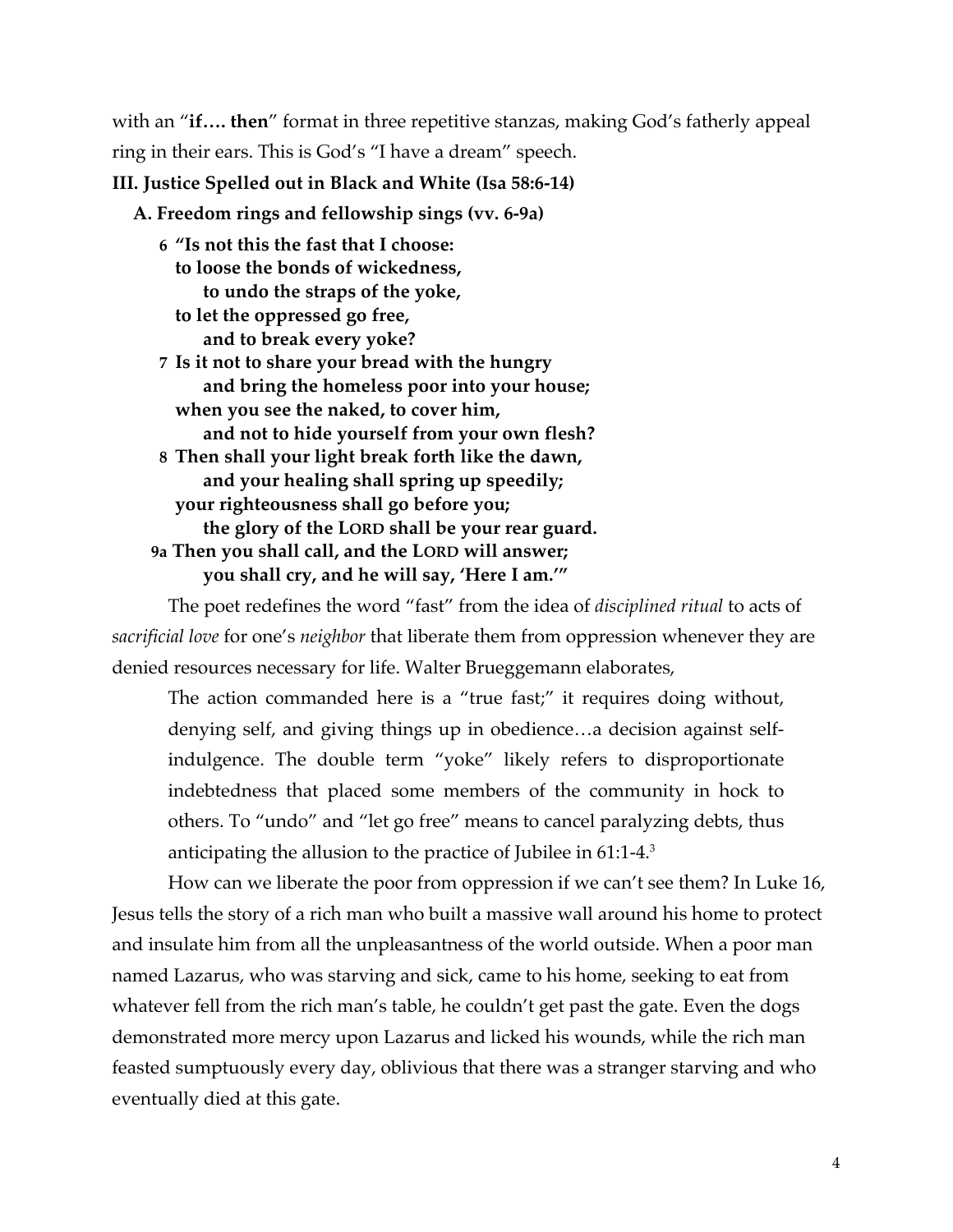To protect ourselves from the coronavirus, we have been living in a bubble. But the metaphor is equally as apt when our lives were "normal." We live isolated and insulated lives with formidable walls built into the economic fabric of our valley, not to mention the ones we personally erect to insulate us from anything that makes us uncomfortable. We don't see the oppressed.

To breakdown our walls, the poet's vivid imagery pulls us into the scene so that we encounter the oppressed with all five senses. First you see a young girl, 14 years old, trapped in a brothel. You open the rusty gate where she is trapped in the basement, and the stench reeks. Going downstairs you find her curled up in a corner, her clothes torn, her hair uncombed. When she looks up at you, her eyes seem so innocent. Ever so gently, you remove the duct tape over her mouth and cut the zip ties that bind her hands behind her back. She stands and is shaking. With tender words you calm her. You quietly lead her up the stairs and out the door of her nightmare. Stepping outside, it takes her eyes a few moments to adjust in the light of day. In the distance is her abuser, cuffed and stuffed into a police van. Her yoke of slavery has been permanently broken. She is breathing fresh air for the first time in a long time. Tears simultaneously roll down her cheek and yours. JUSTICE!

To be honest, I never thought that "justice" was possible until Oct 17, 2013, when Gary Haugen, founder of International Justice Mission, spoke at PBCC. In 1994, he served as the Director of the United Nations' investigation in the aftermath of the Rwandan genocide. The violence that he witnessed against the poor led to the founding of IJM. IJM goes where evil is done with impunity and, working with local governments, they rescue and restore victims; bring criminals to justice; and repair and strengthen justice systems. Sanjay Macwan is the director of their Mumbai office, with which we have partnered for the last five years. Since 2000 their office has rescued 640+ victims from sex trafficking, prosecuted 178 criminals and trained over 24,800 police, government officials and NGOs. Through Sanjay's leadership, IJM has earned the respect of leading government officials, even when the Indian government shut the door on NGO's in 2015.

Setting the oppressed free is the first step of doing justice. The second step is to heal the wounds and restore the dignity of the oppressed by bringing them into a safe and nurturing community. Notice in v. 6 the poet invited us into the world of the oppressed; now in v. 7, the oppressed are invited into our world to share in all that we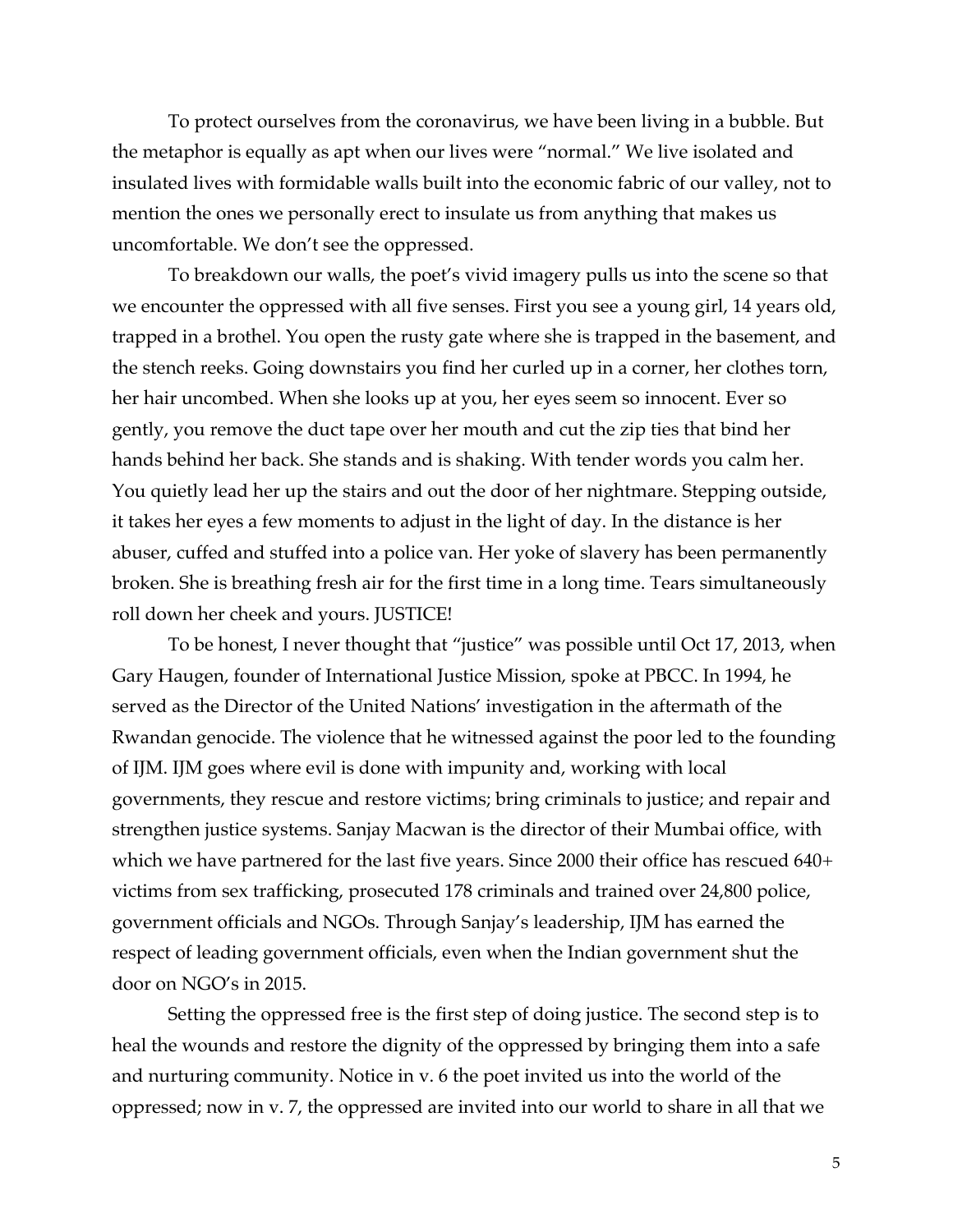have. Note the progression of intimacy: sharing meals, inviting them into your home; covering them with your clothes. "Not hiding your face from your own flesh," suggests that you've transformed the hungry, homeless and naked into intimate members of your "family."

If the prophet's words seem overwhelming to you, let me suggest an easy onramp to the daunting task of justice. Listen to someone's story. By someone, I mean a person you know, whose background is different than yours. Suspend your presuppositions and fixed categories and just listen. Spend a day in their shoes and walk the road they walked to see life from their perspective. **Stories are the bridges that take us safely across the divide of prejudice and hate.** Giving someone a voice with no agenda is a gift that lights up the soul, feeds intimacy and awakens love.

On July 12 we conducted an evening forum entitled, "A Conversation about Race." Our goal was to give a Biblical View of Peoples and the origin of "race," and then to listen to the stories of Chris and Kaitlyn Bartley, son-in-law and daughter of Mike and Stacy Landgraf; and Darrell Green, a spiritual son of Arthur and Judy Halliday. I was profoundly moved by their stories. This week I asked them if they would share a few words about what the evening meant to them. In response Chris wrote:

When first asked to participate I felt uncertain. I was wary of having my complete person collapsed down to a few unsavory experiences that I've had. That's not what I want to be known for. On the other hand, I realized that it is hard **to be seen** unless someone knows **your full story**. Kaitlyn and I have always prayed that our marriage would be used to forward God's plan, and so even though we had some trepidations, we knew that God wanted us to answer the church's earnest request **to hear our voices**.

You better believe that we prayed that God would guide our words and after the event we felt He had done just that. In this fast-paced world, the scarcest commodity is attention. When the event was over, we were overjoyed when we learned how many people had attended. We were so energized we couldn't sleep. We wish we could have done it in person.

Ultimately it was uplifting and made me convicted that God is working people's hearts to transform our culture. While the secular world is becoming increasingly factionalized, in Christ we can find a common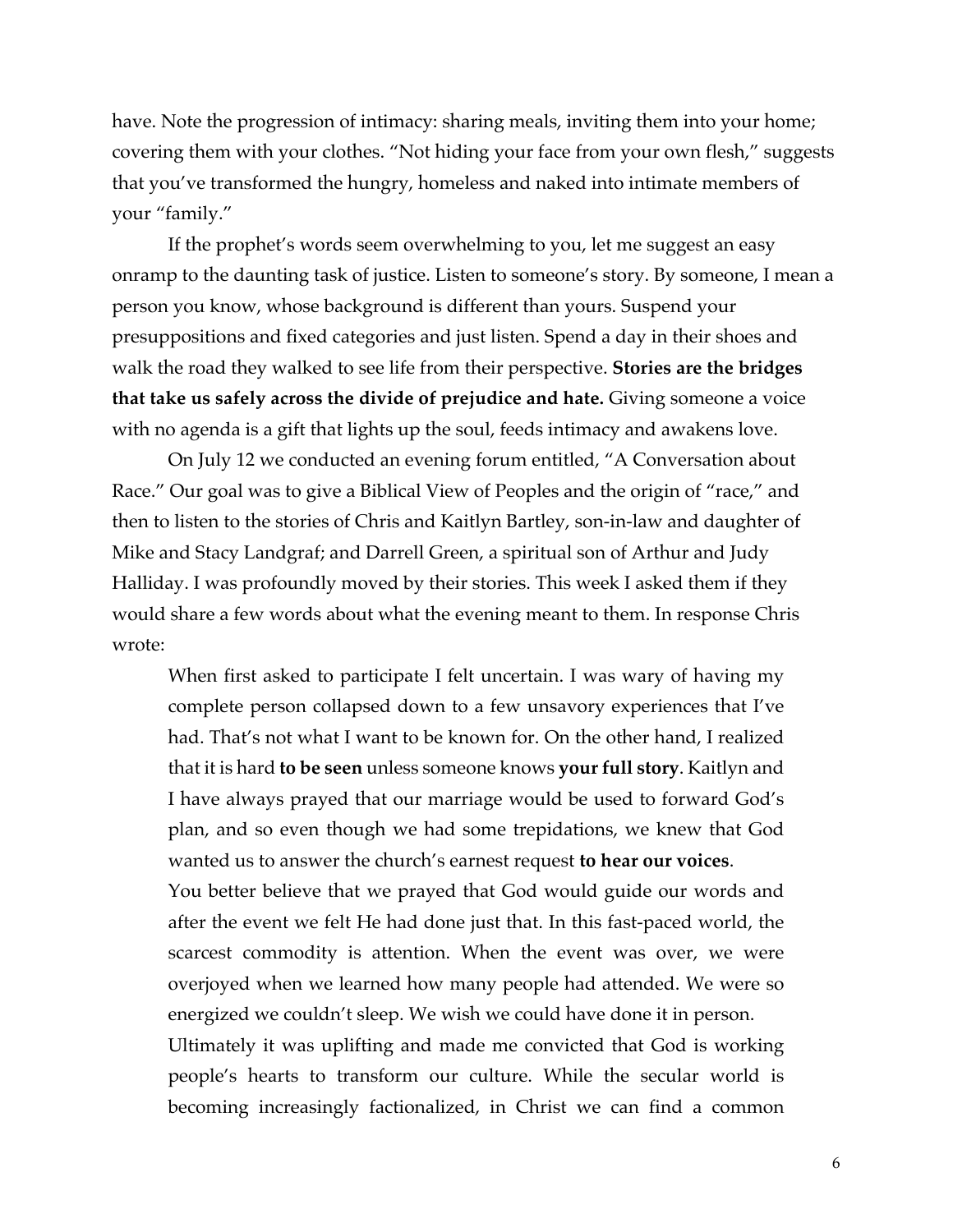identity. It wasn't easy to say yes to participating, but I'm sure it wasn't easy to tune in and listen for many in attendance. On both accounts then, it was a reminder to me that Christianity is unique in that it asks us to transcend our human frailty, not by giving in to our weakness or denying them, but by confronting them head on and asking for God's help.

"The first 'then' of verse 8 anticipates immense well-being, here defined as 'light,' healing, protection (vindication), and safety."4 The worshippers wanted to be seen by God; now they will be noticed and cared for by him. He will be their protector, the one who guarantees their well-being and safety. Brueggemann notes that "This is how "social security" really works." Well-being comes only in a community of neighbors. The second consequence is that God will be fully present among them and readily available to answer their prayers. Which is everything they had wanted. This is the deepest spiritual need we have, to enjoy full communion with God that eliminates the feeling of being alone.

God repeats the conditions and consequences two more times. As we listen, the requirements remain the same, but the benefits become more expansive, rewarding and enticing. This is the voice of a father begging his children to come home.

#### **B. God unleashes his power and presence (vv. 9b-12)**

**9b "If you take away the yoke from your midst, the pointing of the finger, and speaking wickedness, 10 if you pour yourself out for the hungry and satisfy the desire of the afflicted, then shall your light rise in the darkness and your gloom be as the noonday. 11 And the LORD will guide you continually and satisfy your desire in scorched places and make your bones strong; and you shall be like a watered garden, like a spring of water, whose waters do not fail. 12 And your ancient ruins shall be rebuilt; you shall raise up the foundations of many generations; you shall be called the repairer of the breach, the restorer of streets to dwell in."**

The command to remove the yoke of oppression is restated along with the ONE thing preventing their healing—their persistent denial and defensiveness. If anyone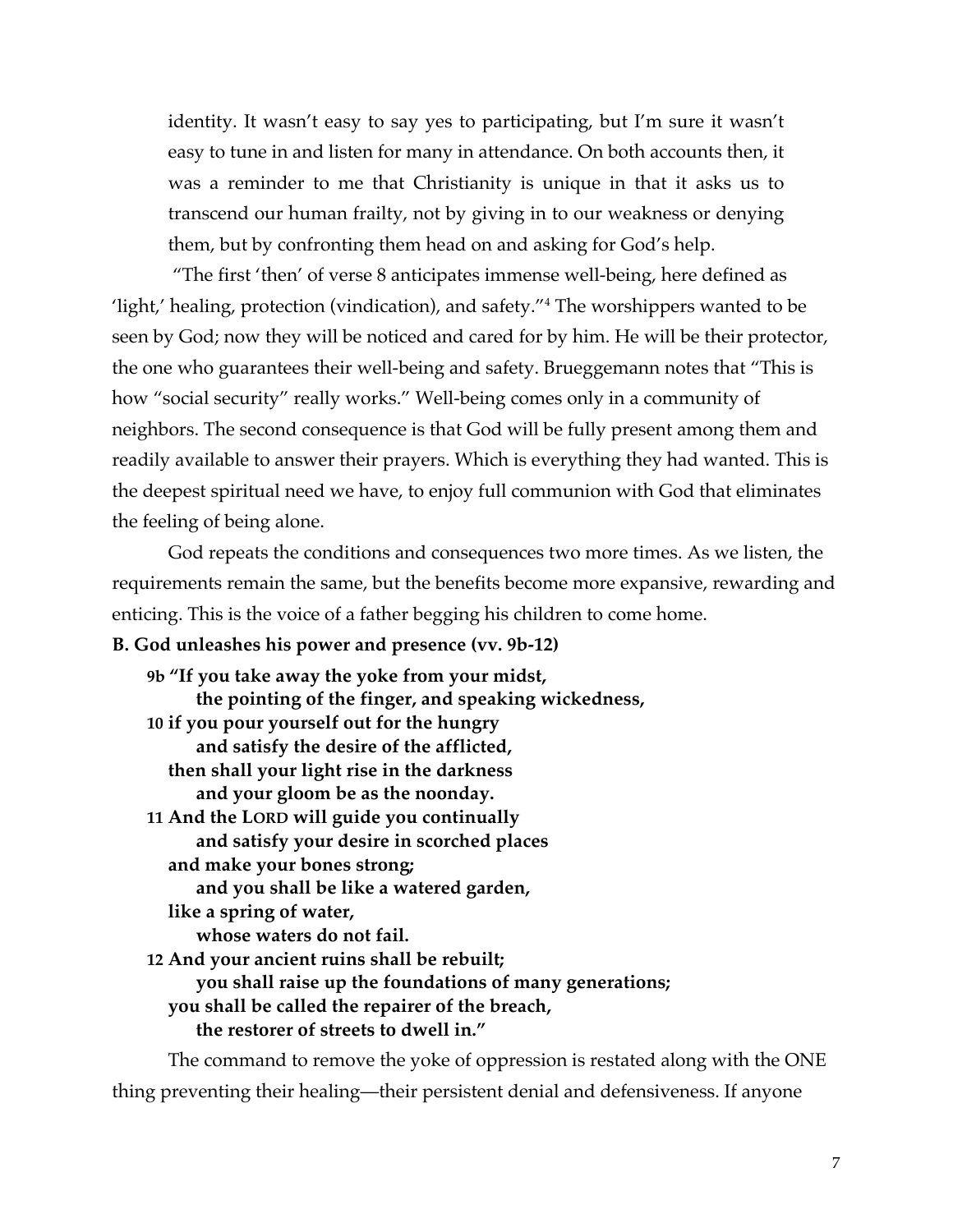attempts to confront them with their sin, they get buried with a tidal wave of blame, slander and verbal abuse. This is the pride of the narcissist, who cannot ever admit guilt. But God will not have it. When King David was confronted with his sin of adultery, he simply said, "I sinned," and then composed Psalm 51. The righteous person welcomes correction and rebuke, as the sages wrote:

## **Let a righteous man strike me—it is a kindness; let him rebuke me—it is oil for my head; let my head not refuse it. (Ps 141:5) Faithful are the wounds of a friend;**

#### **profuse are the kisses of an enemy. (Prov 27:6)**

After we remove the yoke of oppression, God specifies the level of commitment required to fully restore the oppressed. Rather than "afflicting" yourself by making yourself hungry, show your devotion to God by "pouring out your soul" for those who are truly afflicted by the crushing forces of life. To "*pour yourself out*" is not giving a 10% tithe of our wealth, but expending **all** our time, energy and money until the hunger of the poor is satisfied. In other words, to love your neighbor as yourself. Such a demand seems daunting, but it isn't as difficult as you might think.

When you break down walls and enter into the world of the oppressed, God opens the floodgates of heaven and pours out the light of his presence that gives us faith, hope and self-giving love, and no darkness can put it out (John 1:5). The imagery of "darkness" and "gloom" takes us back to the familiar cadences of 9:1-2, referring to the Assyrian oppression (Isa 9:2), and the "great light" that would signal the birth of a son, whose reign would be "wonderful" and an everlasting "peace" (Isa 9:6). That peace won't be complete until Jesus returns and evil is permanently cast into the fiery pit. But as servants of Christ's kingdom here on earth, we have a role to play in that mission of peace and justice in the here and now. We are to be a light to those hidden in darkness.

The imagery of verse 11 evokes the memory of the Lord's supernatural care, satisfying all Israel's needs as he led them through the wilderness as a base for what God will do and more. The striking feature is that for those who "pour out their souls to *satisfy* the soul of the afflicted," God will "*satisfy* your soul in scorched places." Jesus' disciples experienced the truth of the promise in Mark 6. After a long day teaching in a "desolate place," they asked Jesus to send the crowds away so they could buy something to eat. Jesus responded, "You give them something to eat" (v. 37). In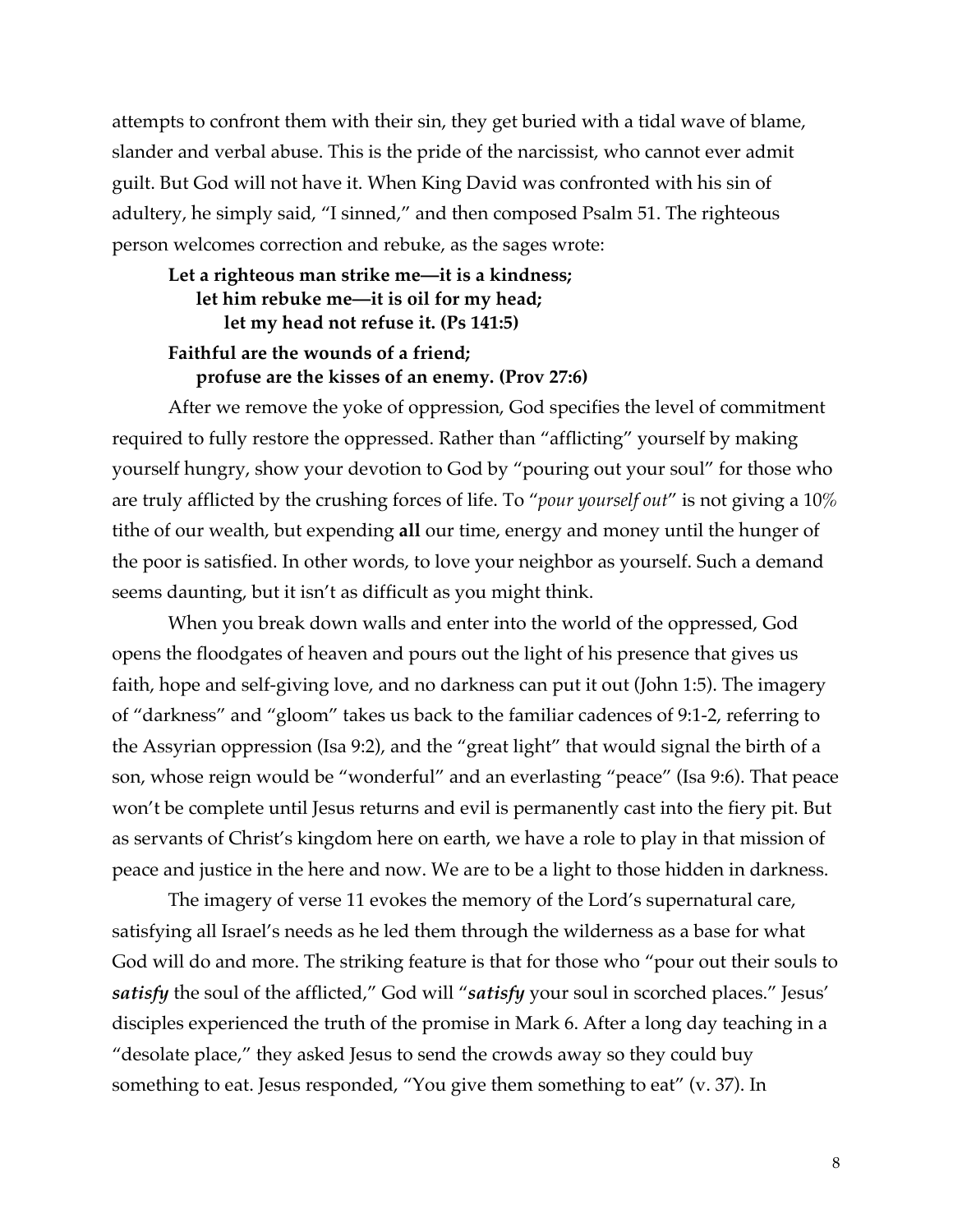reluctant obedience they experienced a miraculous supply and "all ate and were **satisfied**" (v. 42), not to mention there were 12 baskets left over (one for each apostle). When we pour out our souls to satisfy the hunger of others, God feeds us. It is a meal where every bite is savored in communal love.

In verse 12, God promises that, despite the sin of mankind, ruin and destruction are not the last word. Jerusalem will be built again. As Oswalt observes,

If it was their sin that destroyed the city, it will be their righteousness through the grace of God that will rebuild it. God always gives us the dignity of being involved in putting back together what we have broken. We cannot do it apart from him, but he will not do it apart from us.<sup>5</sup>

As a result, the community will be renamed as "the repairer of the breach" and "the restorer" of the streets, two necessities needed to keep a community protected and its commerce flourishing. Brueggemann reminds us of the most important point, that "the *promise* derives from the *condition*. Restored community is not rooted primarily in bureaucracy or technology or high finance or ingenuity."6 It is built upon righteousness that loves one's neighbor as oneself. The vision of a restored community with its citizens rooted and flourishing like a new garden of Eden would seem to be "as good as it gets." But there is still more.

**C. God's pleasure becomes your delight (vv. 13-14)**

**13 "If you turn back your foot from the Sabbath, from doing your pleasure on my holy day, and call the Sabbath a delight and the holy day of the LORD honorable; if you honor it, not going your own ways, or seeking your own pleasure, or talking idly; 14 then you shall take delight in the LORD, and I will make you ride on the heights of the earth; I will feed you with the heritage of Jacob your father, for the mouth of the LORD has spoken."**

Sabbath is the day we stop work and take time to adore the God who generously supplies all our needs. Sabbath is the antidote to greed and exploitation of others. It is the time we reorient our spiritual compasses to the true north of God's gracious character, that all of life is a gift. It is a time designed for all to rest and enjoy the abundance of the creation. It is a time when we let go of anxiety and control. The benefit is found in the transformation of our affections from vain pleasures, <sup>7</sup> which do not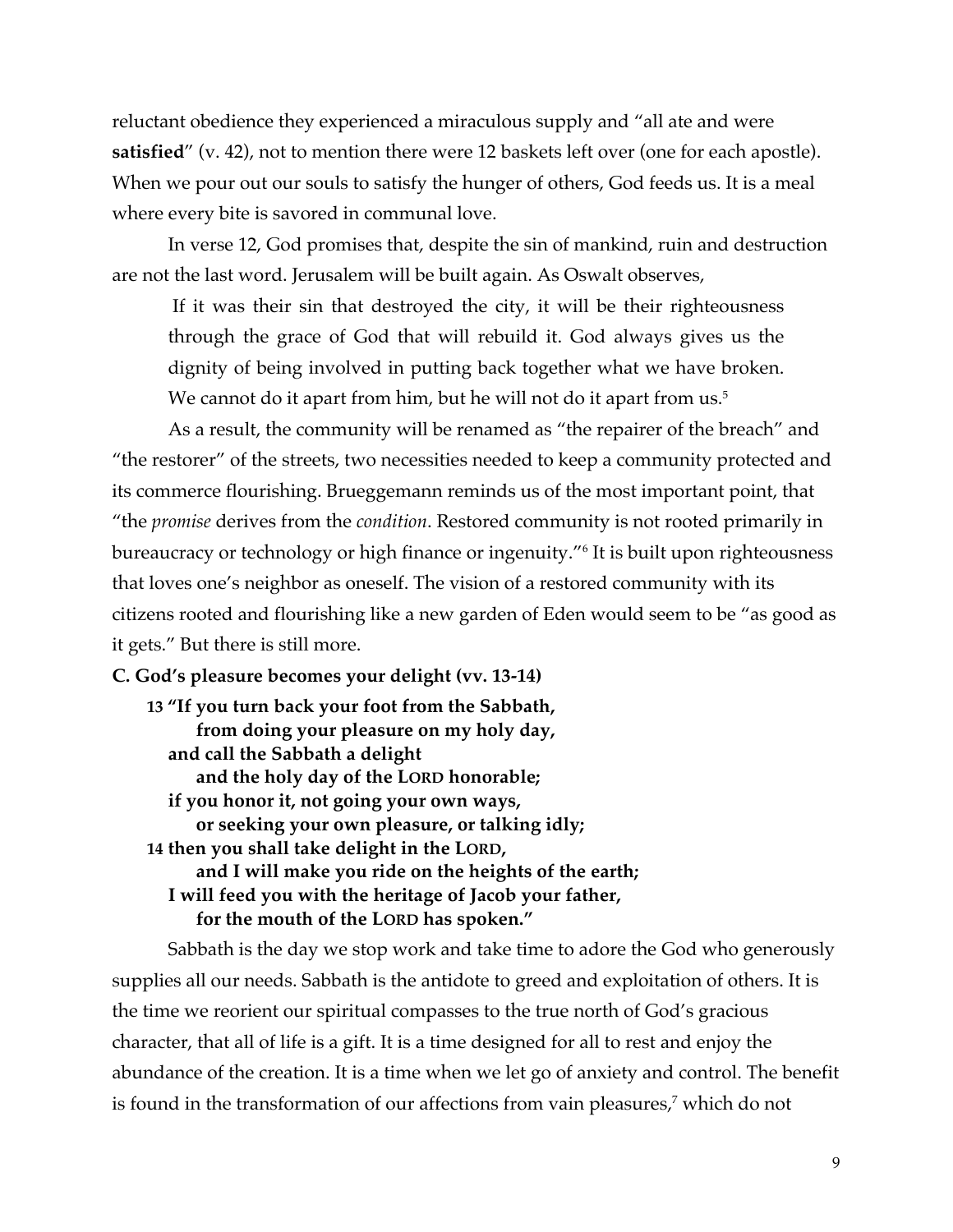satisfy, to eternal "delight," which transcends anything the world can offer us. As Brueggemann suggests, "The term 'delight' bespeaks a deep, erotic sense of well-being that is completely unencumbered by greed or oppressiveness and that takes the Lord as the ultimate source of their well-being."8 As our affections are transformed, we will experience the breathless exaltation of being partners with God as "he makes the clouds his chariot, and rides on the wings of the wind" (Psa 104:3). Why would you satisfy your soul with video games when you can go skydiving with God?

If we go back in our imagination to our dinner party, aren't you glad you were invited? Though you were made extremely uncomfortable having to watch a couple process their pain in a public forum, you realize that a healthy marriage is worth fighting for. In the marriage of God and his people, the Lord refuses to allow the cancer of hypocrisy to go unchallenged, because he loves us and will fight to save us until the grave.

 The text leaves us the repetitive cadences of God's stirring pleas resonating in our hearts "sealed with the solemn assurance of the sure word of God out of the mouth of God."9 I would like to close with a word of exhortation by Andrew White, the Vicar of Baghdad.

As global affairs progress, we find ourselves constantly dealing with challenges that seek to distract us from the reality of the Kingdom of Heaven within and around us…I am starting to see an "overturning of the tables" and a modification and adjustment of attitudes, mindset, priorities, methodologies and opinions. Where renaissance and reformation are in seed form and where transformation is latent and dormant. I say, "Let them come forth to fullness for such a time as this"…We must renew our intentionality of releasing love, compassion and assistance to others. We must refuse to discard or belittle the feelings of those who feel secluded, marginalized, forgotten, and those who live in terror and fear. We must say "no" to passivity, apathy, nonchalance, and indifference. We must allow the one united, coherent, harmonious, precise, resonating, life-filled, eternal, covenantal voice of Heaven to override the multiple, divided, selfcontradictory, distorted soundtracks of the media...we must intentionally prepare ourselves and each other to stand unitedly and say "yes" to Heaven's agenda in our time.<sup>10</sup> Amen.